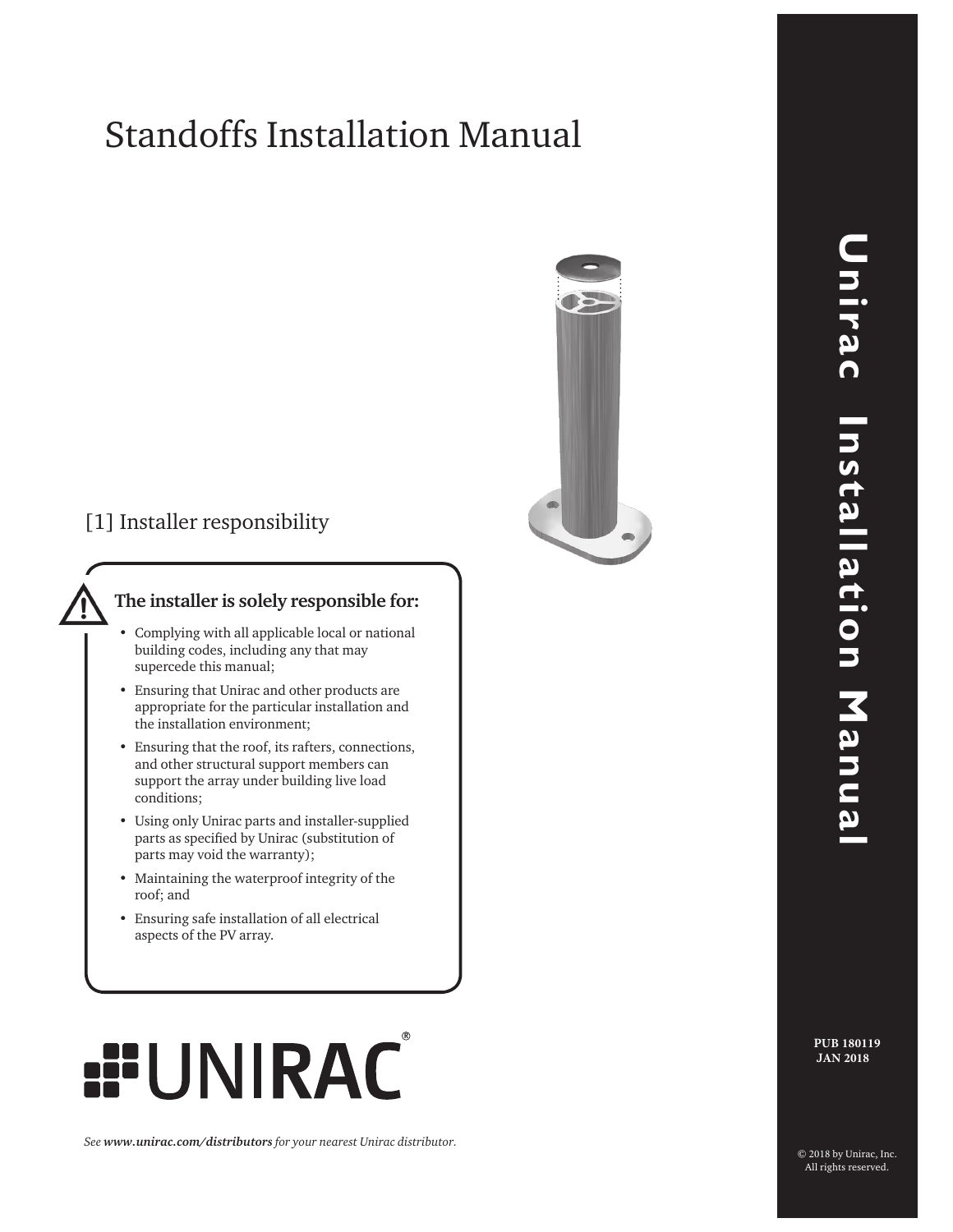#### Standoffs: 3-, 4-, 6-, and 7-inch lengths available



*\* The installer is solely responsible for determining whether lags are adequate to handle live and dead loads under wind conditions at the installation site. Wind loads and lag pullout capacities are addressed in Code-Compliant installation manual for SolarMount (Installation Manual 227) and SunFrame (Installation Manual 809).*

Flashings for all current standoffs  $(1^5/s^6)$  O.D. shaft)(see illustrations, p. 3)

|                         | Part no.* | <b>Dimensions</b>          |
|-------------------------|-----------|----------------------------|
| Collared, aluminum      | 004015C   | $9'' \times 12''$          |
| Collared, soft aluminum | 004013C   | $18^\circ \times 18^\circ$ |

#### *\*Packs of 12 flashings.*

Flashing refers to thin, continuous pieces of sheet metal or other impervious material installed to prevent the passage of water into a structure from an angle or joint.

Flashing generally operates on the principal that, for water to penetrate a joint, it must work itself upward against the force of gravity or in the case of wind-driven rain, it would have to follow a tortuous path during which the driving force will be dissi-pated.

Unirac offers flashings to be used specifically with Unirac standoffs. These flashings are collared, thereby eliminating the need for the use of sealant between standoff and flashing. The flashing slides over the standoff, under the shingle above, and over the shingle below.

The following installation instruction provides an explanation of planning and installation of two different applications.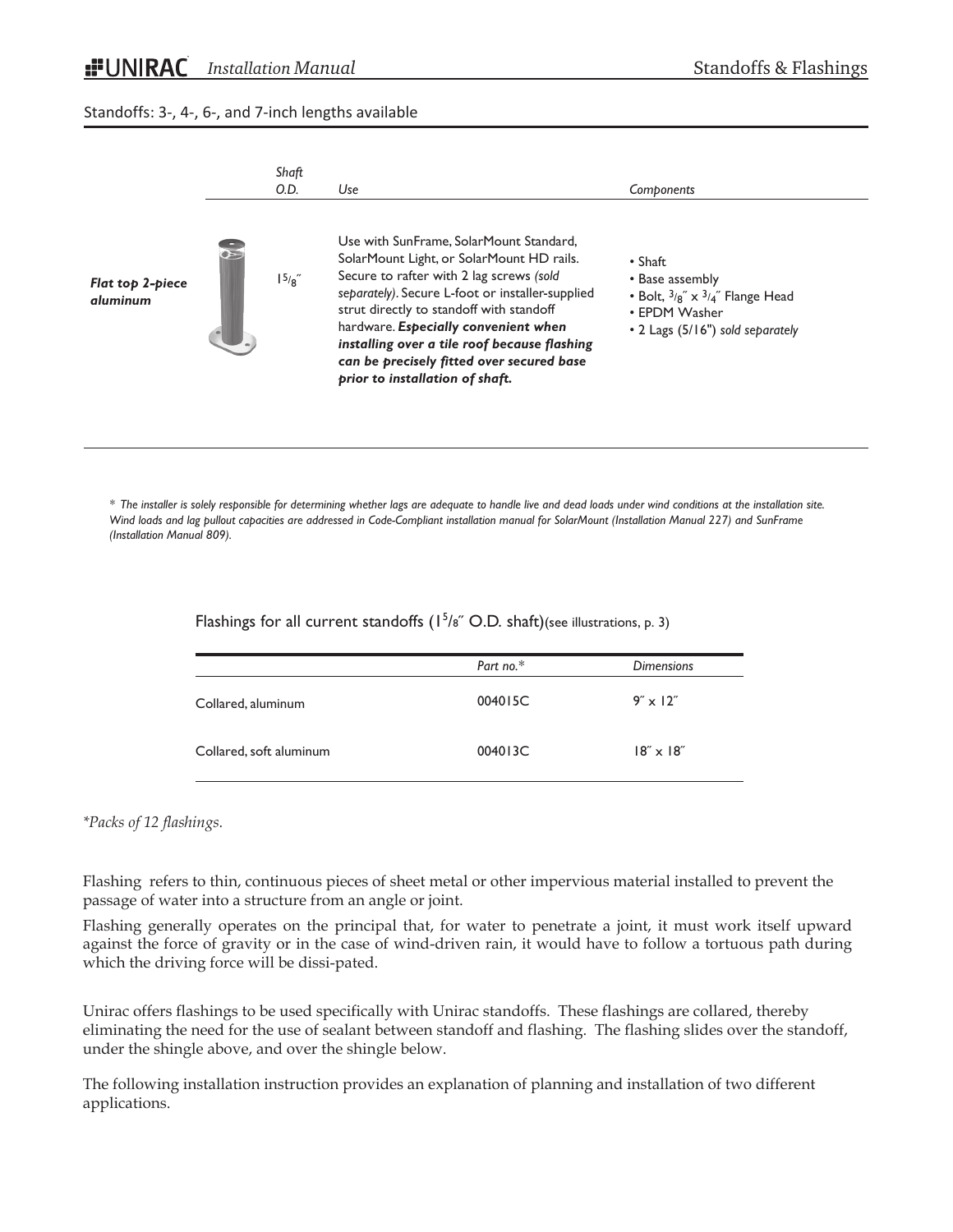## Planning and installation

There are many possible configurations of standoffs and flashing. The two examples here illustrate major product varieties and installation settings.

#### *Example 1*

2-piece, aluminum, flat top standoff Soft aluminum flashing Tile roof SunFrame (shown) or SolarMount rail



*Remove a tile over a rafter. Install the base of a two-piece standoff, ensuring that both lag bolts are screwed into the rafter. Install soft aluminum flashing over the base, inserting it under the tile above and forming it to the shape of the tile. Insert standoff shaft through the opening in the flashing, screwing it down firmly in place onto the base. Seal with roofing cement or other appropriate compound.*

*Attach L-feet to standoffs. Slide L-foot mounting bolts along slot on SunFrame (or SolarMount) rail. Insert footing bolts through L-feet and fasten with flange nuts.*

#### *Example 2*

2-piece, aluminum, flat top standoff No-Calk™ flashing Shingled roof SunFrame (shown) or SolarMount rail



*Cut an opening in the roofing material over a rafter to accommodate the flashing riser. Install the standoff, ensuring that both lag bolts are screwed into the rafter. Insert the flashing under the shingle above and over the shaft of the standoff. No-Calk collar does not require sealing of the flashing and standoff shaft.* 

*Attach L–feet to standoffs. Slide L-foot mounting bolts along slot on SunFrame (or SolarMount) rail. Insert footing bolts through L-feet and fasten with flange nuts.*